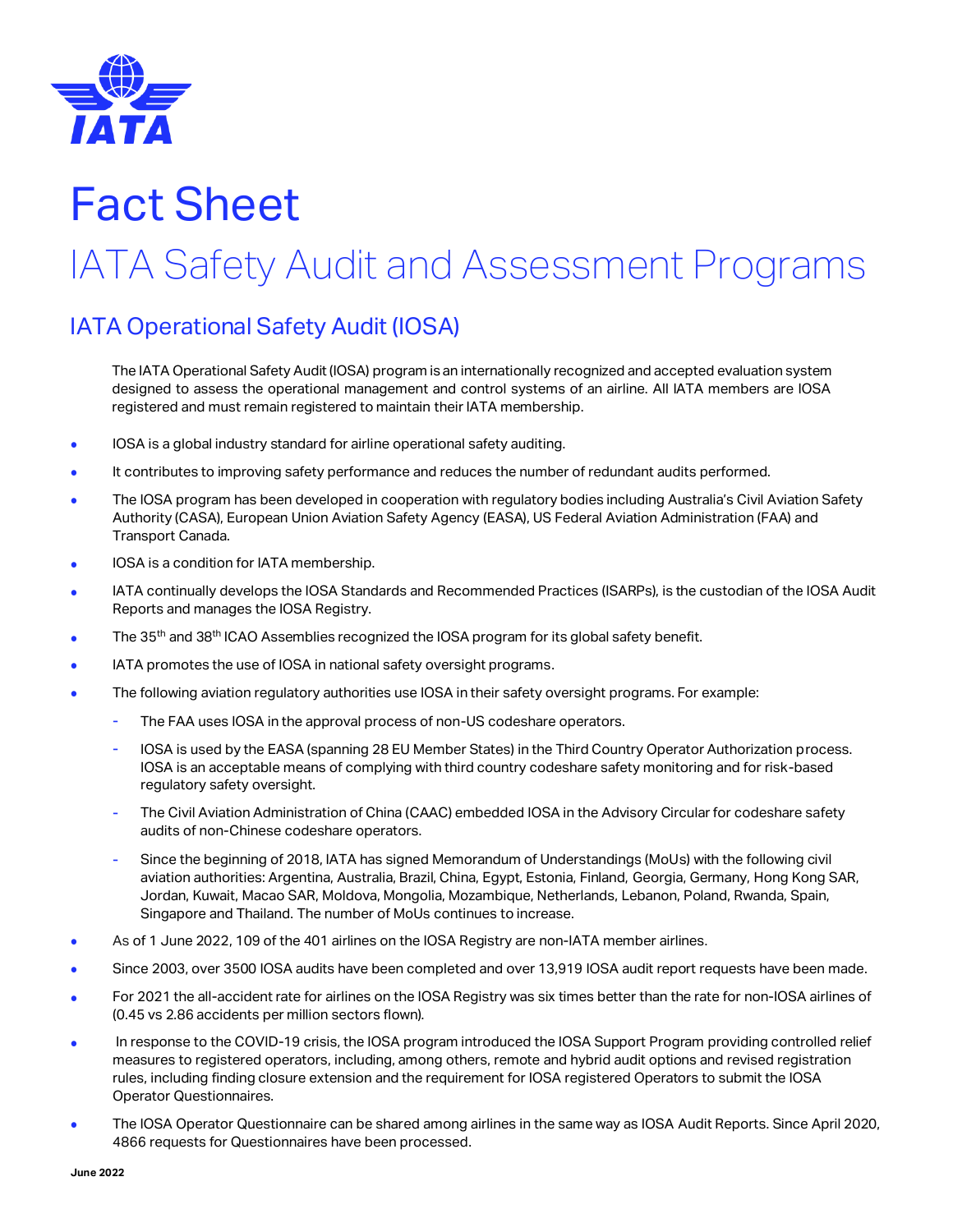• The IOSA Program is ISO 9001:2015 certified.

### Introduction of a Risk-based Approach

As industry safety levels improve, future reductions in the accident rate increasingly will rely on an adaptive, risk and data-driven approach to identify potential areas of concern before they rise to the level of risk. Concurrently, in order to be germane to safety improvements, airlines need IOSA to align with the specific risks of their operations.

- Through the introduction of a risk-based approach, audit scopes will be tailored to each operator's risk profile and include a maturity assessment. This will increase the effectiveness of the audit and contribute to the overall industry goal of reducing the accident rate.
- Audit scoping will be based on a combination of industry standards and operator specific elements like operational profile, operator specific-events and operator IOSA audit history.
- The IOSA Maturity Model will establish a degree of how advanced and effective an operator's safety relevant systems and programs are in terms of maturity.
- The process will be supported through a more mature IT solution that will allow the airline to provide information relevant to the risk-based audit.
- This risk-based approach will be supported by the IATA Global Safety Risk Management Framework.
- The transition to the risk-based approach is expected to take three years and be completed by the end of 2025.

### IATA Standard Safety Assessment (ISSA)

ISSA is an evaluation program created primarily for airlines that operate aircraft which have a maximum take-off weight (MTOW) below 5,700 kg. Assessment standards are derived directly from IOSA Standards and Recommended Practices, including elements of the ICAO Safety Management System (SMS). ISSA assessments are performed by IATA accredited Audit Organizations.

With the risk-based approach, an ISSA registered operator benefits from:

- A global safety standard for commercial operators not covered by existing programs
- Measuring operator's conformity with relevant ICAO requirements
- Gradual implementation of Safety Management System (SMS) elements
- Access to the online ISSA Registry upon successful completion of the assessment
- Improved marketing and commercial advantages for operators
- Improved conditions for reduction of insurance premiums
- ISSA Standards Manual meets all ICAO SMS related requirements.

 As of 1 June 2022, there are10 airlines in the ISSA Registry. Two airlines are in the process of findings closure and will be added to the Registry as soon as they complete necessary follow up activities. 12 more airlines are on pipeline to join ISSA near future.

ISSA Standards are continually reviewed and updated in accordance with industry needs and ICAO provisions. Relevant Recommended Practices will be progressively upgraded to standards.

- In September 2020, responding to the COVID-19 crisis, the ISSA Program introduced the ISSA Support Program with controlled relief measures to registered operators, including, among others, a remote assessment option.
- In March 2021, the ISSA Standards were extended to seaplane operators who are now eligible to undergo the assessment.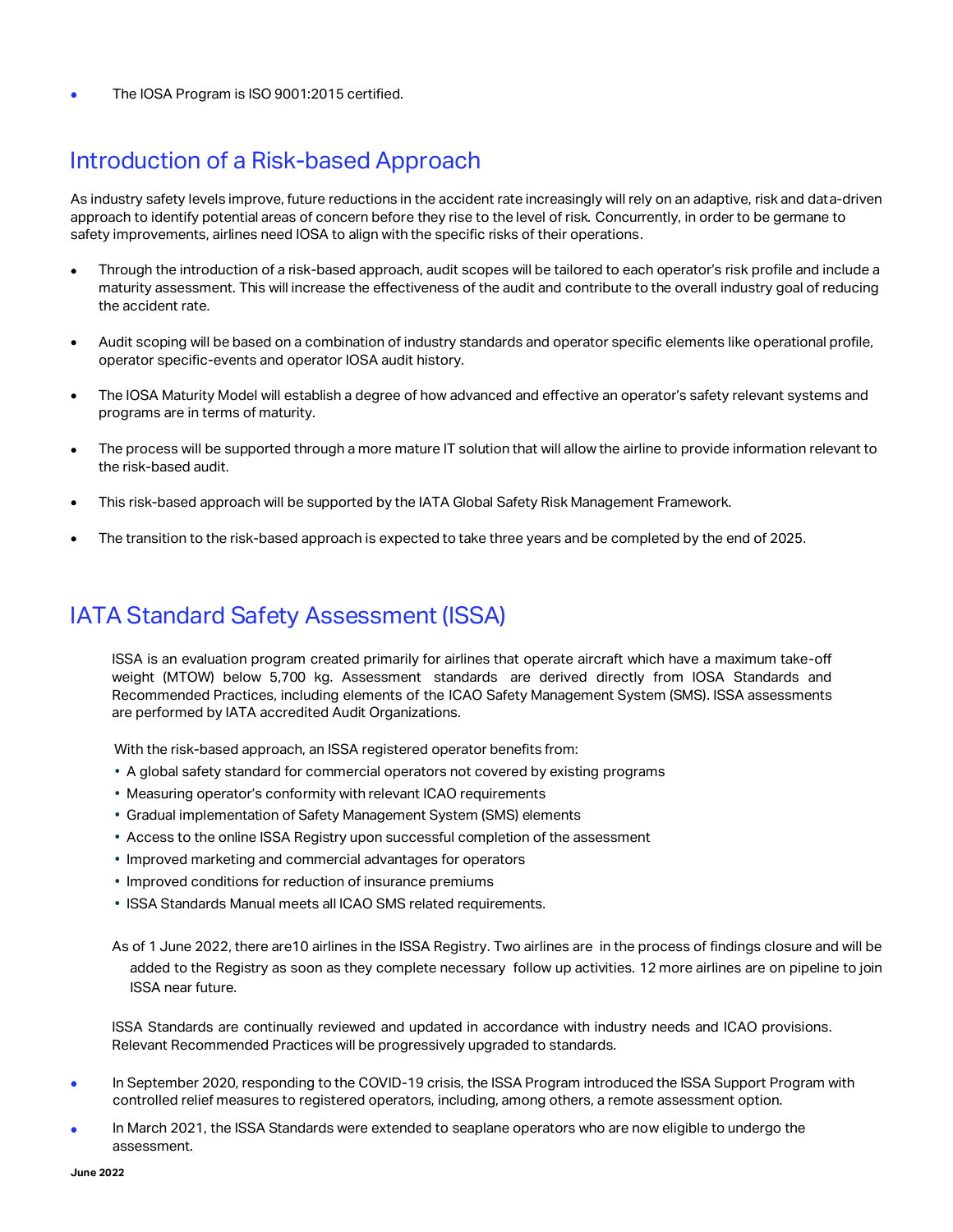# IATA Safety Audit for Ground Operations (ISAGO)

- ISAGO is an industry program for the global oversight of ground handling service providers (GHSPs). ISAGO drives an implementation of standardized operational procedures and management system requirements by GHSPs, thereby increasing the adoption of harmonized industry best practice. ISAGO contributes to better GHSPs' performance and risk reduction in ground operations. Cost savings may be achieved for both airlines and GHSPs by the use of a single ISAGO audit as it decreases the large number of duplicate airline audits of a GHSP.
- IATA is the custodian of all ISAGO Audit Reports and manages the ISAGO Registry, the online portal for all ISAGO information and status details.
- ISAGO provides airlines with assurance that the GHSP conforms to industry operational best practices and that they have a robust and sound management system in place with the same elements as IOSA airlines including Safety Management System (SMS) compliance with ICAO Annex 19.
- ISAGO provides airlines with complementary information and a solution to strengthen and simplify their oversight programs including an opportunity for cost reduction.
- The ISAGO audits are carried out by highly trained and experienced auditors, members of the Charter of Professional Auditors (CoPA). The recruitment, training, and qualification of the auditors is managed entirely by IATA.
- ISAGO is run on a cost recovery basis. The GHSPs pay the cost of the audits and airlines subscribe to receive access to the ISAGO Registry and the Audit Reports. The ISAGO membership fee for airlines was significantly reduced in 2022 to enable for family and corporate membership fee sharing.
- ISAGO offers an alternative to states that wish to strengthen their oversight of GHSPs. Additionally, the program provides a solution (in the form of AMC-Acceptable Means of Compliance) to those states that already regulate ground operations.
- More and more civil aviation authorities (CAAs) and international airports see the benefits of ISAGO and mandate ISAGO registration for GHSPs in their respective areas of regulatory oversight of ground operations or in licensing to operate at the airport. The ISAGO standards are aligned fully with the associated ground handling service provider provisions specified in the ICAO Doc 10121, Manual on Ground Handling. IATA participates in the work of the ICAO Ground Handling Task Force (GHTF) that developed the Manual and future global regulations. IATA also participates in the work of EASA, whose remit has been extended to include ground handling. The European Civil Aviation Conference (ECAC), composed of 44 European States represented by Director Generals of Civil Aviation, endorsed ISAGO in January 2012 in an MoU with IATA.
- ISAGO is ISO 9001:2015 certified.

#### Achievements Update

- Performed over 3000 audits worldwide since 2008. An average of 220 audits is performed each year with an average of 12 findings per report. ISAGO Registry offers close to 500 different Audit Reports to member airlines.
- As of 31 May 2022, there were 190 GHSPs in the ISAGO Registry providing services at 289 accredited stations at 190 airports worldwide. In 2021, 293 audits were completed out of which 88 were done remotely. 110 audits were done between Jan-May 2022.

## IATA Global Aviation Data Management (GADM) Industry Data Sharing Programs

Data is at the core of how the airline industry operates. The use of data drives efficient, interoperable business processes, while the controlled exchange of data permits airlines to assess and enhance their safety performance, proactively identify the risks, anticipate operational challenges and implement disruption management programs.